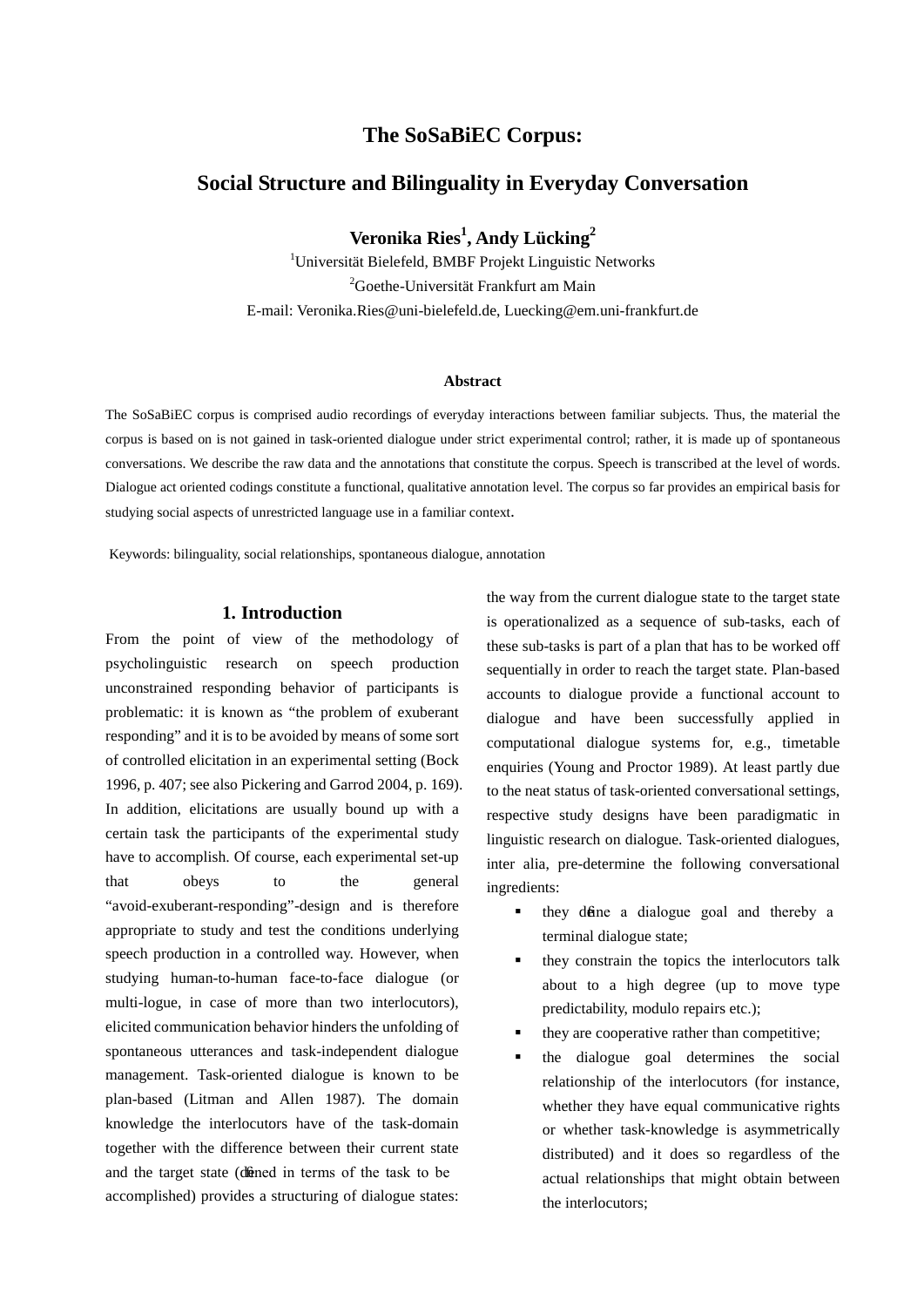#### $\blacksquare$  they are unilingual.

Each of the ingredients above is lacking in spontaneous, everyday conversation. Does this mean that spontaneous, everyday conversations also lack any structure of dialogue management? Answers to this question are in general given on the grounds of armchair theorizing or case studies. The feasibility of empirical approaches is simply hindered by the lack of respective data. The afore-given list can be extended by a further feature, namely the fact that it is easier to gather task-oriented dialogue data in experimental settings than to collect rampant spontaneous dialogue data. We have some spontaneous dialogue data that lack each of the task-based features listed above – see section 2 for a description. We focus on the latter two aspects here, namely social structure and bilingualism. The social dimension of language use, for instance, social deixis, is a well-known fact in pragmatics (Anderson and Keenan 1985; Levinson 2008). The infl uence of social structure on the structure of lexica has also been reported (Mehler 2008). Yet, there is no account that scales the macroscopic level of language communities down to the microscopic level of dialogue. The data collected in SoSaBiEC aims at exactly this level of granularity of social structure and language structure: how does the social relationship between interlocutors affect the structure of their dialogue lexicon?

A special characteristic of SoSaBiEC is bilingualism. The subjects recorded speak Russian as well as German, and they make use of both languages in one and same dialogue. What dialogical functions performed by the two languages seems to depend at least partly on who the addresses are, that is, on the social relationship between the interlocutors (Ries to appear). This qualitative observation will be operationalized in terms of quantitative analyses that focus on the relationship-dependent, functional use of languages (cf. the outlook given in section 4).

According to the bi-partition of corpora – primary or raw data are coupled with secondary or annotation data (loosely related to Lemnitzer and Zinsmeister 2006, p. 40) – the following two sections describe the data material (section 2) and its annotation (section 3) in terms of functional dialogue acts. In the last section, we sketch

some research question we will address by means of SoSaBiEC in the very near future.

#### **2. Primary Data**

The primary data are made up of audio recordings of everyday conversations (Ries to appear). The recorded subjects all know each other, most of them are even related. The observations focus on natural language use, and in particular on bilingual language use. The compiled corpus is authentic because the researcher, who recorded, is herself a member of the observed speech community. The speaker gave their consent for recording at any time and without prior notice. So the recordings were taken spontaneously and at real events, such as birthday parties. For recording a digital recorder without microphone was used, so that it was without attracting too much attention. They include telephone calls and face-to-face conversations. The length of the conversations varies from about three minutes up to three hours. Depending on the topic of the conversation the number of the involved speakers differs: from two up to four speakers. In sum, there are about 300 minutes of data material covering six participants. Altogether ten conversations have been recorded. Four conversations have been analysed in detail and annotated because the participant constellation is obvious and definite: the participants come under the category parent-child or sibling. The six participants come from two families, not known to each other. As working basis for the qualitative analysis the recordings were transcribed. By way of illustration, an excerpt of the transcribed data is given:

- 01 F: NAME
	- A: guten abend.
	- F: hallo?
	- A: hallo guten abend
- 05 F: nabend (.) hallo
	- A: na wie gehts bei euch?
	- F: gut
	- A: gut?
	- F: ja.
- 10 A: na что вы смотрели что к чему тама? F: ja а что там?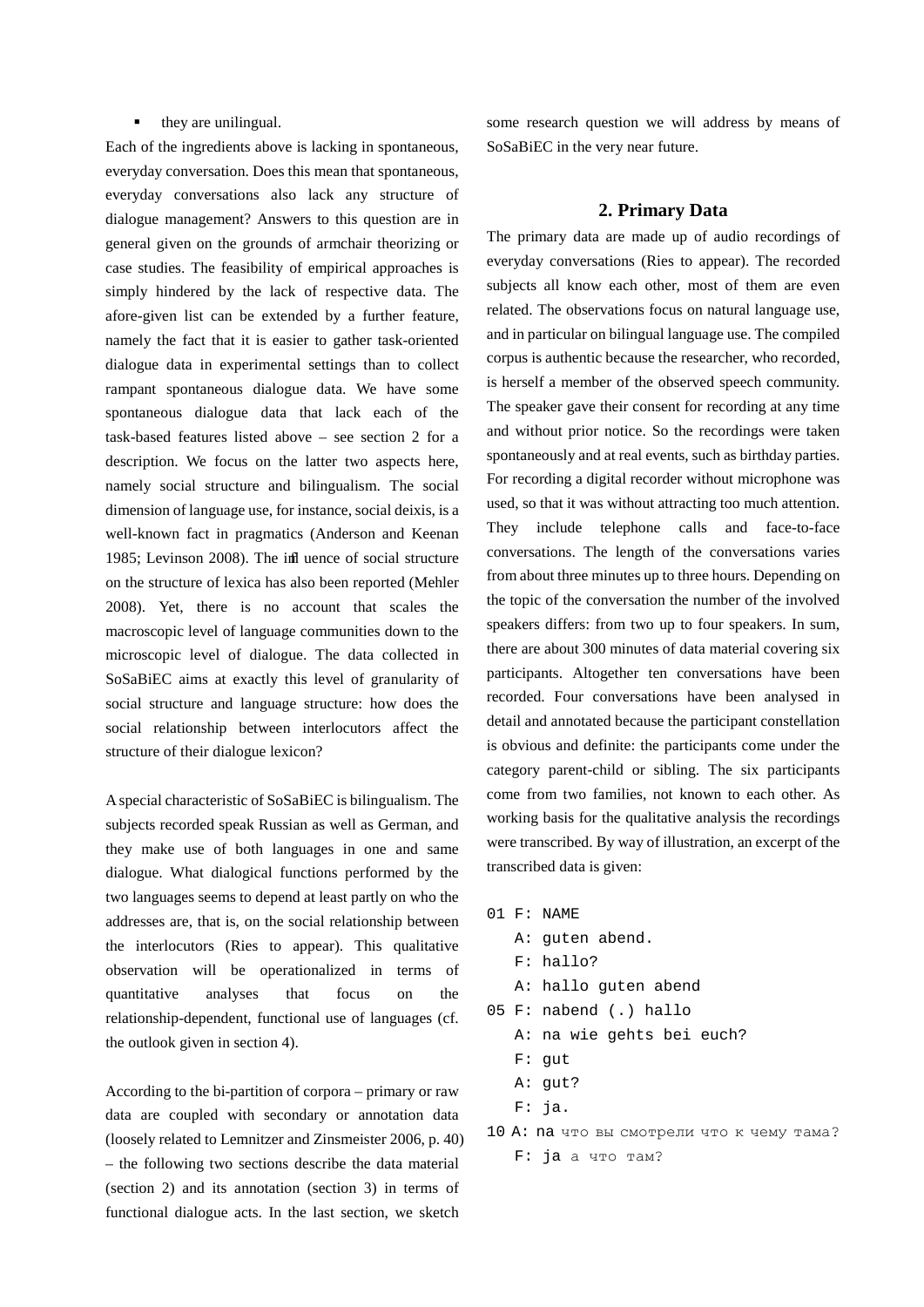This is a sequence of a telephone call between father F and his daughter A. The conversation starts in German and initiated by daughter A there is an alternation into Russian (line 10). The qualitative analysis showed that through this language switch speaker introduced the first topic of the telephone call and so managed the conversation opening. Results such as the described one are the main content of the annotation.

### **3. Annotation**

The utterances produced by the participants have been transcribed using the Praat tool (http://www.fon.hum.uva.nl/praat/) on the level of orthographic words. That means, that no phonetic features like accent or defective pronunciations are coded. However, spoken language exhibits regularities of its own kind, regularities we accounted for in speech transcription. Most prominently, words that are separated in written language might get fused into phonetic word in spoken language. A common example in German already part of the standard of the language is "zum", a melting of the preposition "zu" and the dative article "dem". Meltings of this pattern are much more frequent in spoken German than acknowledged in standard German. The English language knows hard-wired combinations like "I'm" which usually is not resolved to the full-fledged standard form "I am". The annotation takes care for these demands in providing respective adaptations of annotations to spoken language. In order to reveal the dialogue-related functions performed by the utterances, we employed a dialogue act-based coding of contributions. Here, we follow the ISOCat (www.isocat.org) initiative for standardization of dialogue act annotations outlined by Bunt et al. (2010).

To be able to talk about dialogue-related functions and natural bilingual language use, language alternations regarding their functions and roles in the current discourse were annotated. The important factor annotated is the function of the involved languages and the observed language alternations: That means to annotate each language switch and its meaning on the level of conversation, for example the conversation opening. The differentiation by speakers is crucial for the examination of a connection between language use and social structure. The functional annotation labels have been derived from qualitative, ethnomethodological analyses

by an expert researcher. The annotations made by this vey researcher can be regarded as having the privileged status as "gold standard" since part of the expert's knowledge is not only the pre- and posthistory of the data recorded, but also familiarity with the subjects involved, a kind of knowledge rather exclusive to our expert. However, since the annotation are a compromise between the qualitative and quantitative methods and methodologies that are brought together in this kind of research, we want to assess whether the ethnomethodological, functional annotation can be reproduced to a sufficient degree by other annotators. For this reason, we applied a reliability assessment in term of inter-rater agreement of two raters' annotations of a subset (one conversation) of the data. We use the agreement coefficient AC1 developed by Gwet (2001). The annotation of dialogue acts result in an AC1 of 0.61, the rating of function result in an AC1 of 0.78. Two observations can be made: firstly, the functional dialogue annotation is reproducible -- an outcome of 0.78 is regarded as "substantial" by Rietveld and van Hout (1993); secondly, the standardised dialogue act annotation scheme tailored for task-oriented dialogues can be applied with less agreement than the functional scheme custom-build to more unconstrained everyday conversations. We take this as further evidence for the validity of the distinction of different types argued for in the introduction.

## **4. Outlook**

So far, we finished data collection and annotation of the subset of SoSaBiEC data that interests us fi rst, namely the data that involve parent-child and sibling dialogues. The next step is to test our undirected hypothesis by means of mapping the annotation data on a variant of the dialogue lexicon model of Mehler, Lücking, and Weiß (2010). This model provides a graph-theoretical framework for classifying dialogue networks according to their structural similarity. Applying such quantitative measure onto mostly qualitative data allows not only to study whether social structure imprints on language structure in human dialogue, but in particular to *measure*  if there is a traceable influence at all.